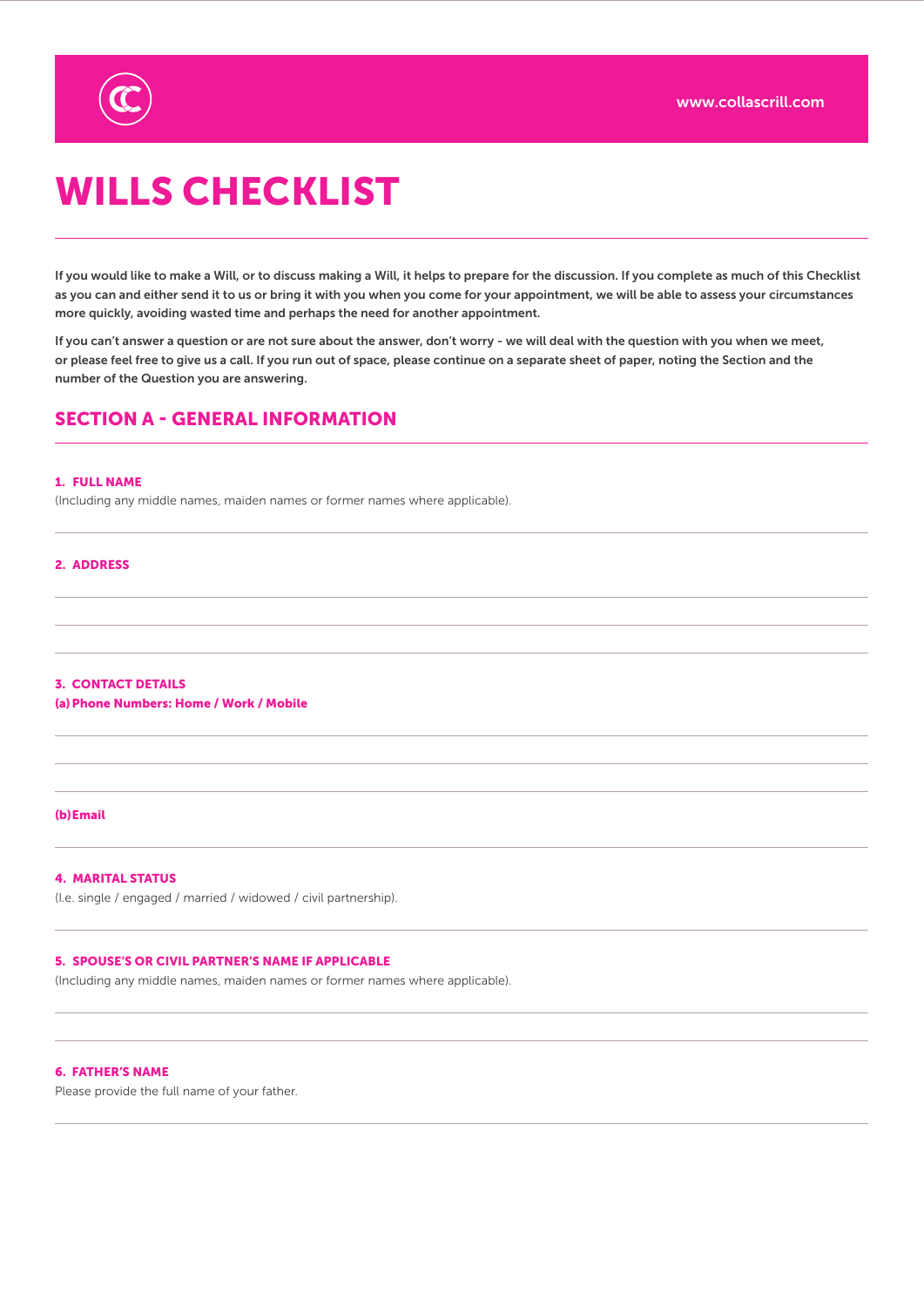

# 7. DETAILS OF ANY CHILDREN

#### (a) Please state the full name and date of birth of any children

(Including any middle names, maiden names or former names where applicable).

(b)Were the children born within a previous marriage/relationship?

Are they legitimate (i.e. born inside of marriage), illegitimate (i.e. born outside of marriage)?

(c) Do you have any step-children or children other than those in (a) above who are dependent upon you?

(d)Have you ever adopted a child or given up a child for adoption?

#### 8. EXISTING WILLS

Please provide details of any existing wills that you may have in any jurisdiction.

#### 9. TYPE OF WILL REQUIRED

Please state whether you would like to make a Will dealing with your Real Estate only, Personal Estate only, or both.

Real Estate is houses and/or land. Personal Estate is everything which is not house and/or land, i.e. contents of bank accounts, furniture, jewellery, personal possessions etc.

If you would like to make provision for both your Real Estate and Personal Estate please note that it is now possible to make a single, combined Will.

Please state below whether you would prefer to make a combined Will, or two separate Wills relating to Realty and Personalty. In doing so please consider that if a combined Will is made, details relating to your Personal Estate as well as Real Estate will become a public record on your death.

If you wish to make a combined Will, or separate Wills, dealing with both your Real Estate and Personal Estate please complete all Sections.

If you wish to make a will dealing with your Guernsey Real Estate only, please complete Sections A and B.

If you wish to make a will dealing with your Personal Estate only, please complete Sections A, D and E.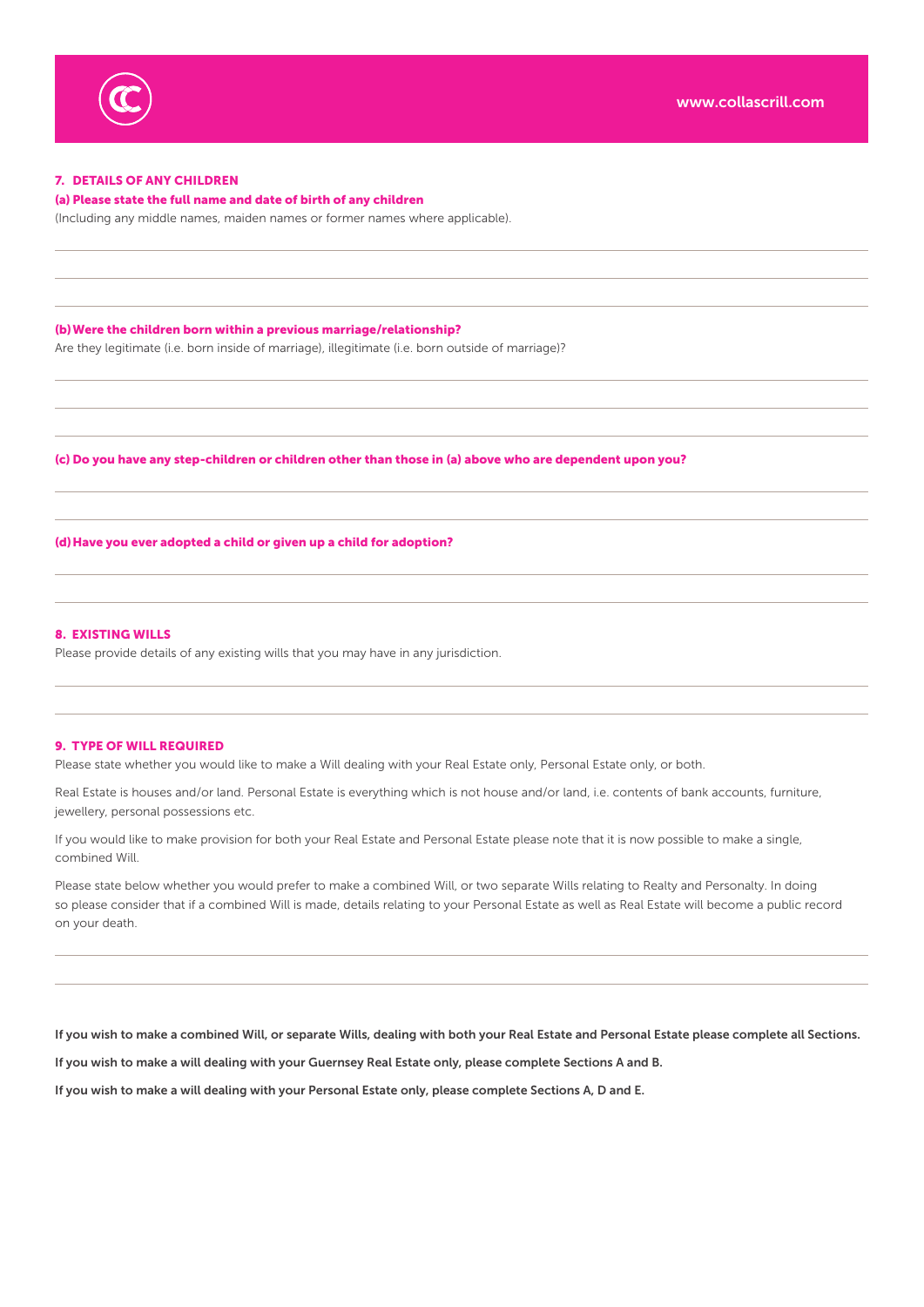

# SECTION B - GUERNSEY REAL ESTATE

If you own Real Estate in Guernsey, it is essential to have a Will in place that covers houses and/or land situate in Guernsey.

#### 1. DETAILS OF REAL ESTATE IN GUERNSEY

Please state how this property is owned, e.g. solely or jointly; in survivorship or undivided shares. Please attach a copy of your title deeds.

#### 2. BENEFICIARIES

(a) Who do you want to inherit your Real Estate and, if more than one person, in what shares? (i.e. equally, percentages etc). Please provide full names and addresses.

(b) If the person(s) named above dies before you, to whom do you wish to leave their shares to?

# SECTION C - REAL ESTATE SITUATED OUTSIDE OF GUERNSEY

### 1. DETAILS OF REAL ESTATE OUTSIDE OF GUERNSEY

Please provide a brief description including the ownership of any property you own which is situated outside of Guernsey.

# 2. HAVE YOU PREVIOUSLY MADE A WILL DISPOSING OF THIS PROPERTY?

#### 3. BENEFICIARIES

(a) Please state who you would like to inherit your Real Estate including their names and addresses. If more than one person, in what proportion (i.e. equal shares, percentage shares etc.), or in what manner (e.g. life interest).

(b) If the person(s) named above dies before you, to whom do you wish to leave their shares to?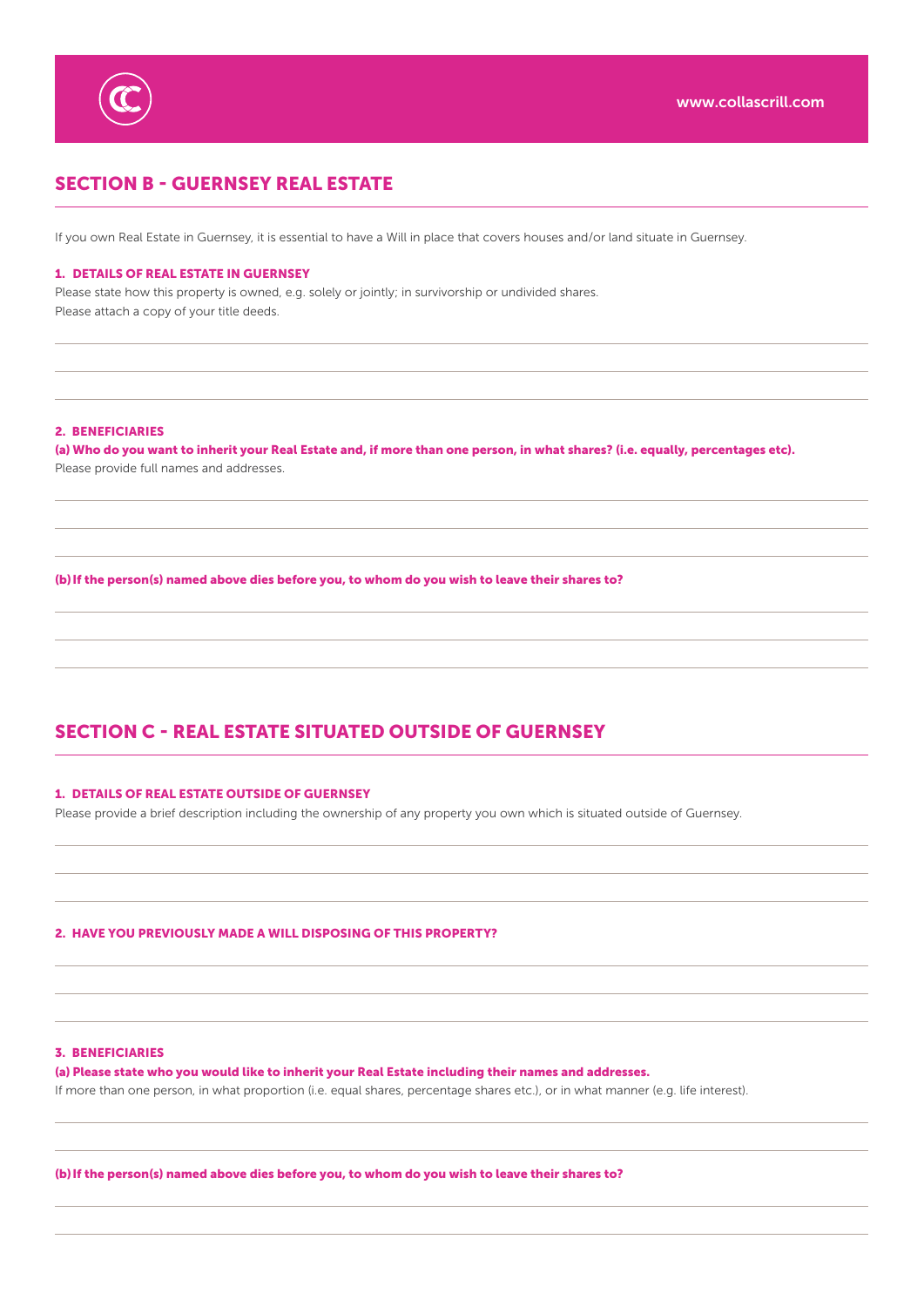

# SECTION D - PERSONAL ESTATE

# 1. DOMICILE

Please state whether you were born in Guernsey and if not where you were born and how long you have lived in Guernsey.

Please also state whether you intend to remain in Guernsey permanently.

# 2. EXECUTOR

Please state who you would like to be the Executor of your Will, including their full name (including any middle names, maiden names or former names where applicable) and address. Collas Crill can act in this capacity should you wish.

## 3. SECOND CHOICE OF EXECUTOR

Please state your second choice of Executor in the case that your first choice cannot act, including their full name (including any middle names, maiden names or former names where applicable) and address.

#### 4. SPECIFIC GIFTS

If you would like to make any specific bequests, (for example: of sums of money or specific items), please provide a full description of the items in question and state the full names and addresses of these beneficiaries.

# 5. THE RESIDUE OF YOUR ESTATE

(i.e. what is left after any specific gifts)

#### (a)Please state who should be the principal beneficiaries of the remainder of your estate.

Please provide full names (including middle, former and maiden names) and addresses. If more than one beneficiary please state the shares in percentages or fractions which each person is to receive. If you wish to include charitable beneficiaries, please provide details including the registration number if known.

(b)If the person(s) named at (a) above dies before you, to whom do you wish to leave their share to?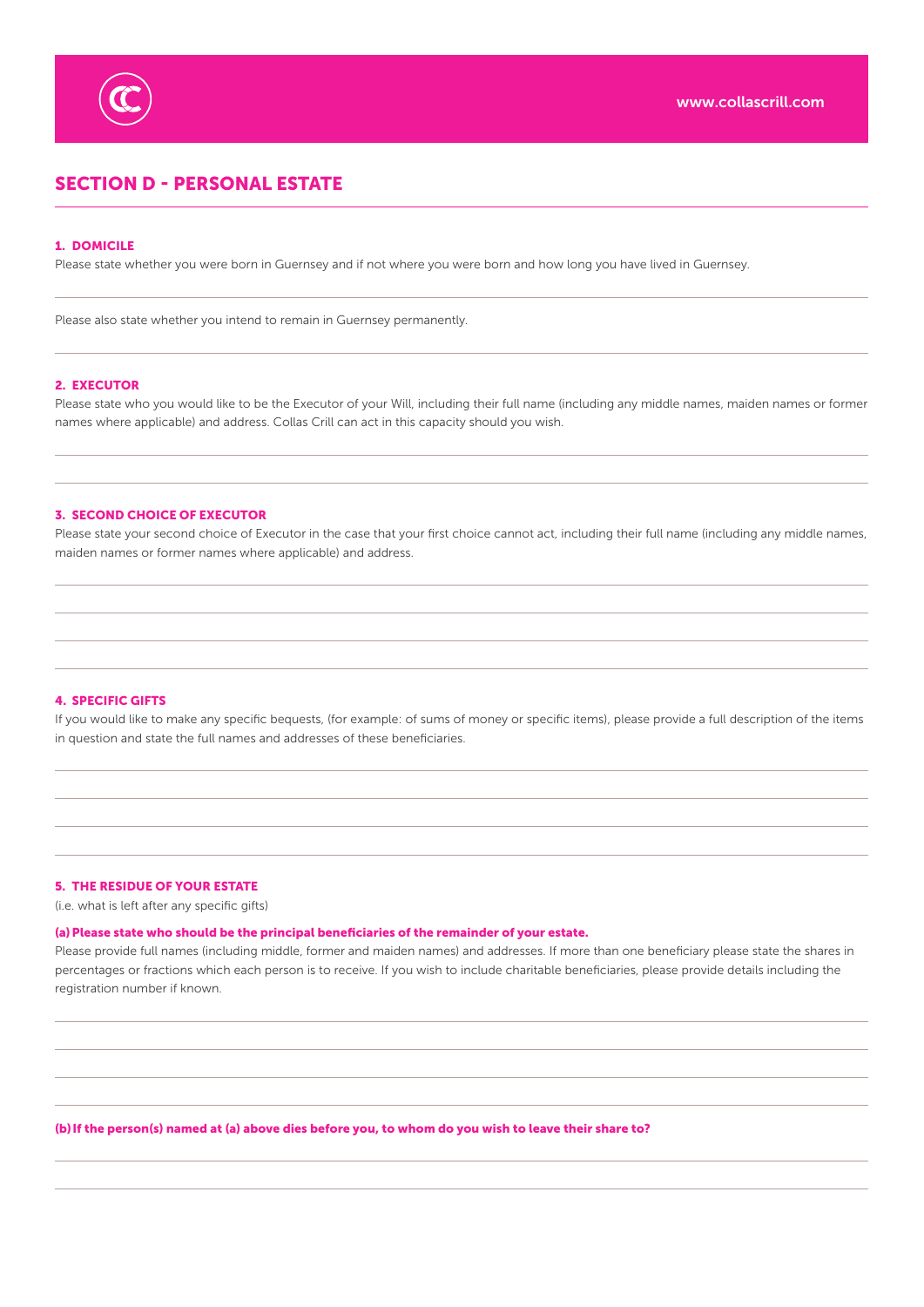

# 6. WILL TRUST

Please state whether a Will trust is required for minor beneficiaries, whereby the executor will hold the beneficiary's share on trust until he or she attains a certain age or under certain circumstances. If such a trust is required please state at what age you would like the minor beneficiaries to inherit the capital. If you would like to include a trust for any other beneficiary please outline the details below, i.e. what you wish to achieve and why.

#### 7. GUARDIAN OF MINOR

Please state whether a Testamentary Guardian should be appointed under your Will in relation to any minor children existing at the time of your death. If a guardian is required please state who you would like this to be, including their full name and address, and who your second choice would be in the case that your first choice is unable to act.

#### 8. INSURANCE POLICIES/DEATH IN SERVICE/PRIVATE PENSIONS

# (a)Do you have any insurance policies, Death in Service benefits or private pensions and if so do you have a letter of wishes to cover these?

If not these assets will form part of your estate and you can indicate who you would like to be the beneficiary of the policy. If you do not specify a beneficiary, these assets will form part of the residue of your estate.

#### (b)Mortgage protection insurance

Do you you have insurance to cover your mortgage? If so you can direct in your will that your executor should apply the proceeds of the policy towards the repayment of your mortgage. This is of particular relevance if the beneficiaries of your immovable estate are different to the beneficiaries of your movable estate.

## 9. ASSETS

## (a) Please provide a list of your personal assets

E.g. bank accounts, stocks, shares etc, and state whether these are owned by you solely or in joint names.